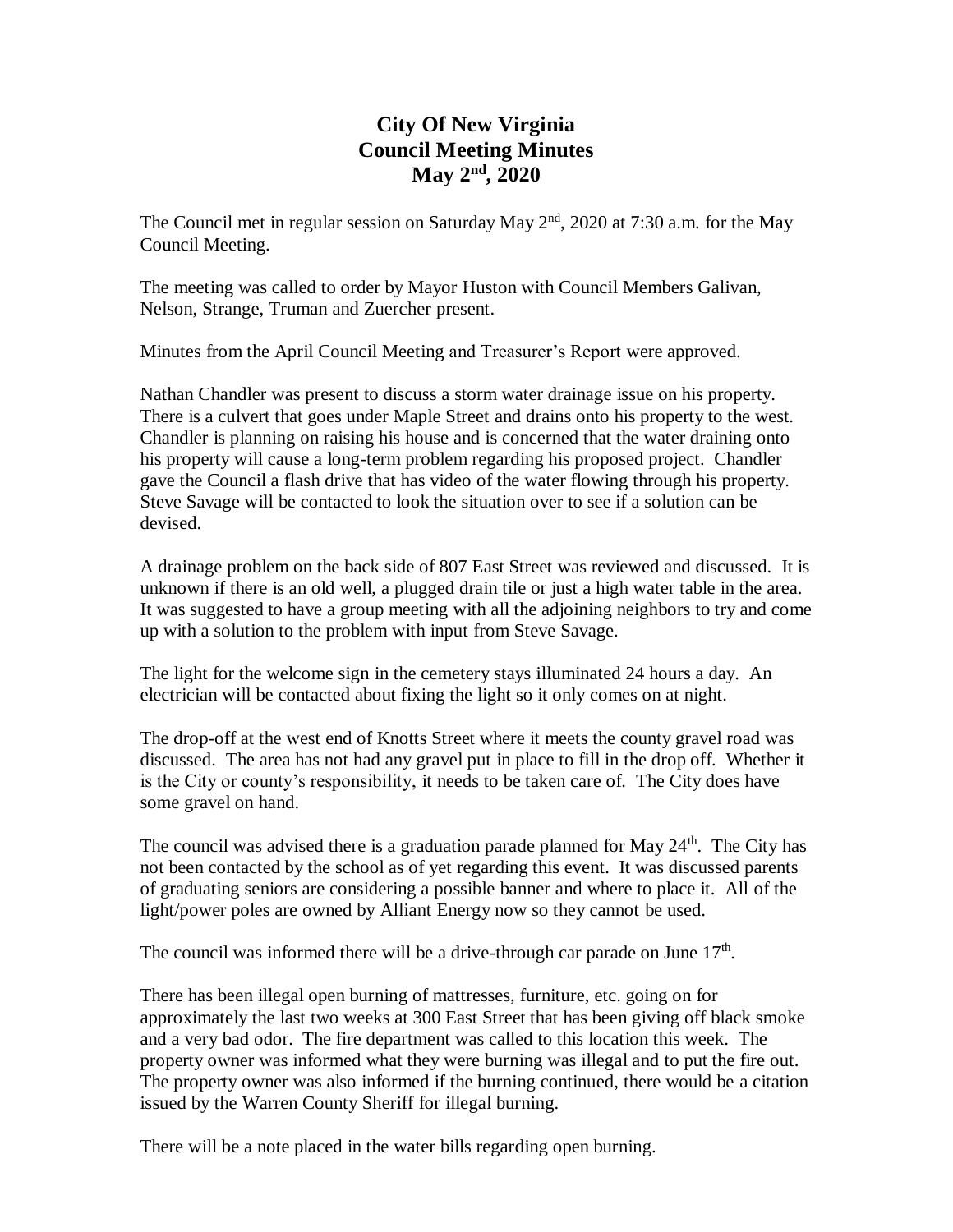Dogs running loose around town and being aggressive is becoming a big problem. There will be information placed on the city website with ordinances pertaining to dogs being required to be tied up.

The water service and water rates ordinances were reviewed for changes. The City Attorney will be contacted about other cities water ordinances before making final changes to the existing New Virginia water ordinances.

The fire department ordinances have been forwarded to the City Attorney for final draft and will be ready for the June council meeting. The Virginia Township Trustees have had their two required meetings as part of the process of having the City take over operation of the fire department. City Attorney Stuyvesant is working with the Warren County Attorney's Office to prepare the required documents for the June council meeting regarding the City taking over operation of the fire department.

Strange moved, seconded by Galivan to pass and approve Resolution #2020-05 – RESOLUTION APPROVING A 28E AGREEMENT BETWEEN THE CITY OF NEW VIRGINIA, IOWA AND VIRGINIA TOWNSHIP, WARREN COUNTY, IOWA REGARDING FIRE PROTECTION AND EMERGENCY RESPONSE SERVICES. A roll call vote was taken: 5 ayes, 0 nays. Motion carried.

**Law Enforcement** – The report summary from the Sheriff's Office for the month of March was reviewed. Fifty-seven calls were received or initiated in the community during the month. Four citations/warnings were written in the New Virginia area. Officers logged in excess of 58 hours for the month in the community.

The Disaster Emergency Proclamation regarding COVID-19 for the City of New Virginia was discussed. As long as citizens adhere to and abide by the 6 foot social distancing, it was agreed to open the Hen House and the playground equipment and to remain following the Governor's recommendations. Galivan moved, seconded by Truman to open the Hen House and playground equipment in the parks with this being subject to change according to any future recommendations of the Governor. A roll call vote was taken: 5 ayes, 0 nays. Motion carried.

The current city budget and fund balances were reviewed. All financial budgetary functions are within the budgeted dollar amounts so no budget amendments will be needed.

# **GAMP FINANCIAL UPDATE**

# **May 2, 2020**

The following are the balances for the GAMP accounts: Money Market \$23017.37; Regular Account \$935.37. The GAMP Community Building has been closed for any and all use due to COVID-19. We will be working with parties to reschedule all rentals for future dates.